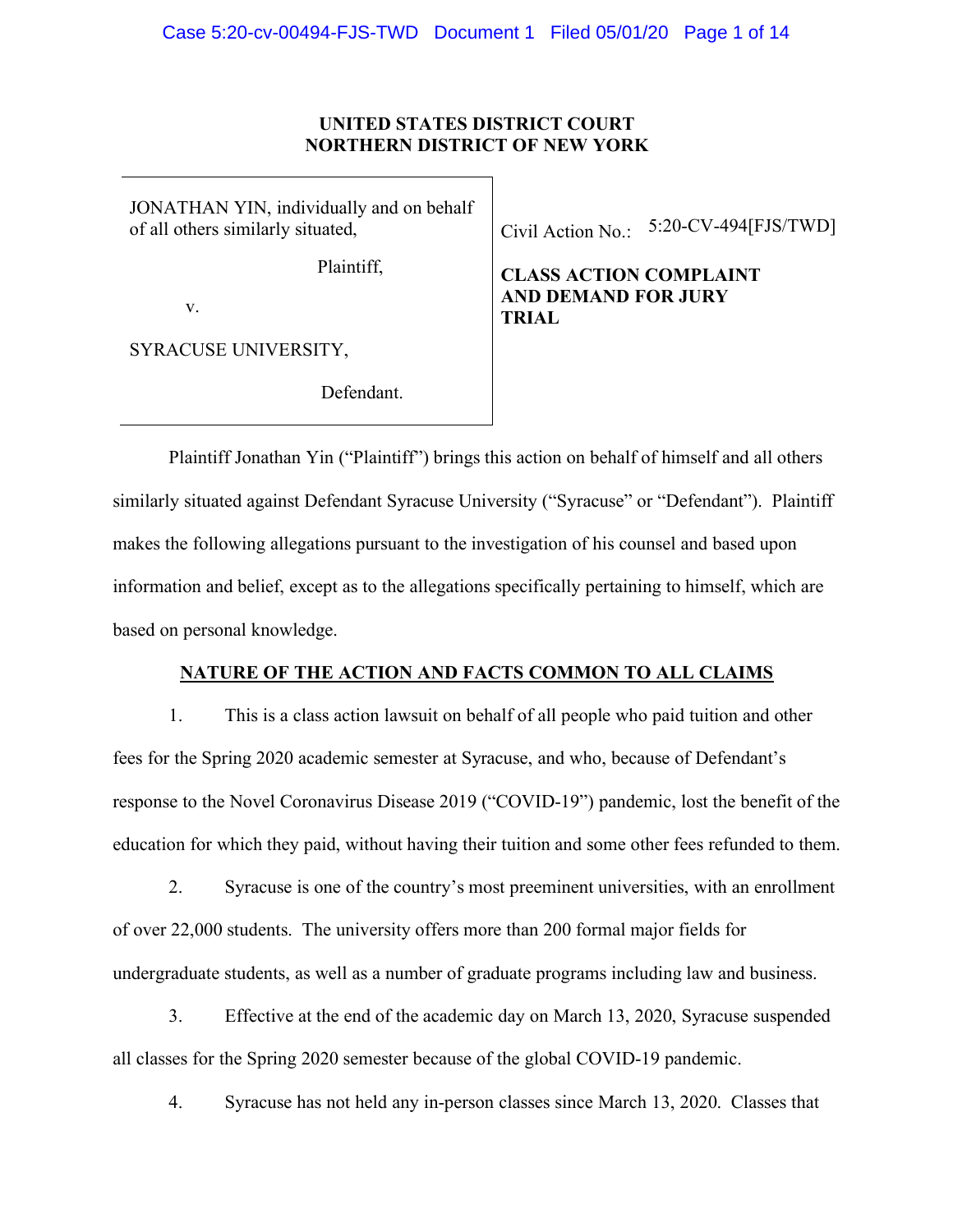#### Case 5:20-cv-00494-FJS-TWD Document 1 Filed 05/01/20 Page 2 of 14

have continued have only been offered in an online format, with no in-person instruction.

5. As a result of the closure of Defendant's facilities, Defendant has not delivered the educational services, facilities, access and/or opportunities that Mr. Yin and the putative class contracted and paid for. The online learning options being offered to Syracuse students are subpar in practically every aspect, from the lack of facilities, materials, and access to faculty. Students have been deprived of the opportunity for collaborative learning and in-person dialogue, feedback, and critique. The remote learning options are in no way the equivalent of the in-person education that Plaintiff and the putative class members contracted and paid for.

6. Nonetheless, Syracuse has announced on its website that it will not refund any tuition or mandatory fees for the Spring 2020 semester.

7. Plaintiff and the putative class are therefore entitled to a refund of tuition and fees for in-person educational services, facilities, access and/or opportunities that Defendant has not provided. Even if Defendant did not have a choice in cancelling in-person classes, it nevertheless has improperly retained funds for services it is not providing.

8. Plaintiff seeks, for himself and Class members, Defendant's disgorgement of the pro-rated portion of tuition and fees (or at minimum a portion thereof), proportionate to the amount of time that remained in the Spring Semester 2020 when classes moved online and campus services ceased being provided. Plaintiff seeks a return of these amounts on behalf of himself and the Class as defined below.

#### **PARTIES**

9. Plaintiff Jonathan Yin is a citizen of Nevada who resides in Las Vegas, Nevada. Mr. Yin is an undergraduate student at Syracuse pursuing a Bachelor's Degree in Information Management and Technology. The Information Management and Technology program at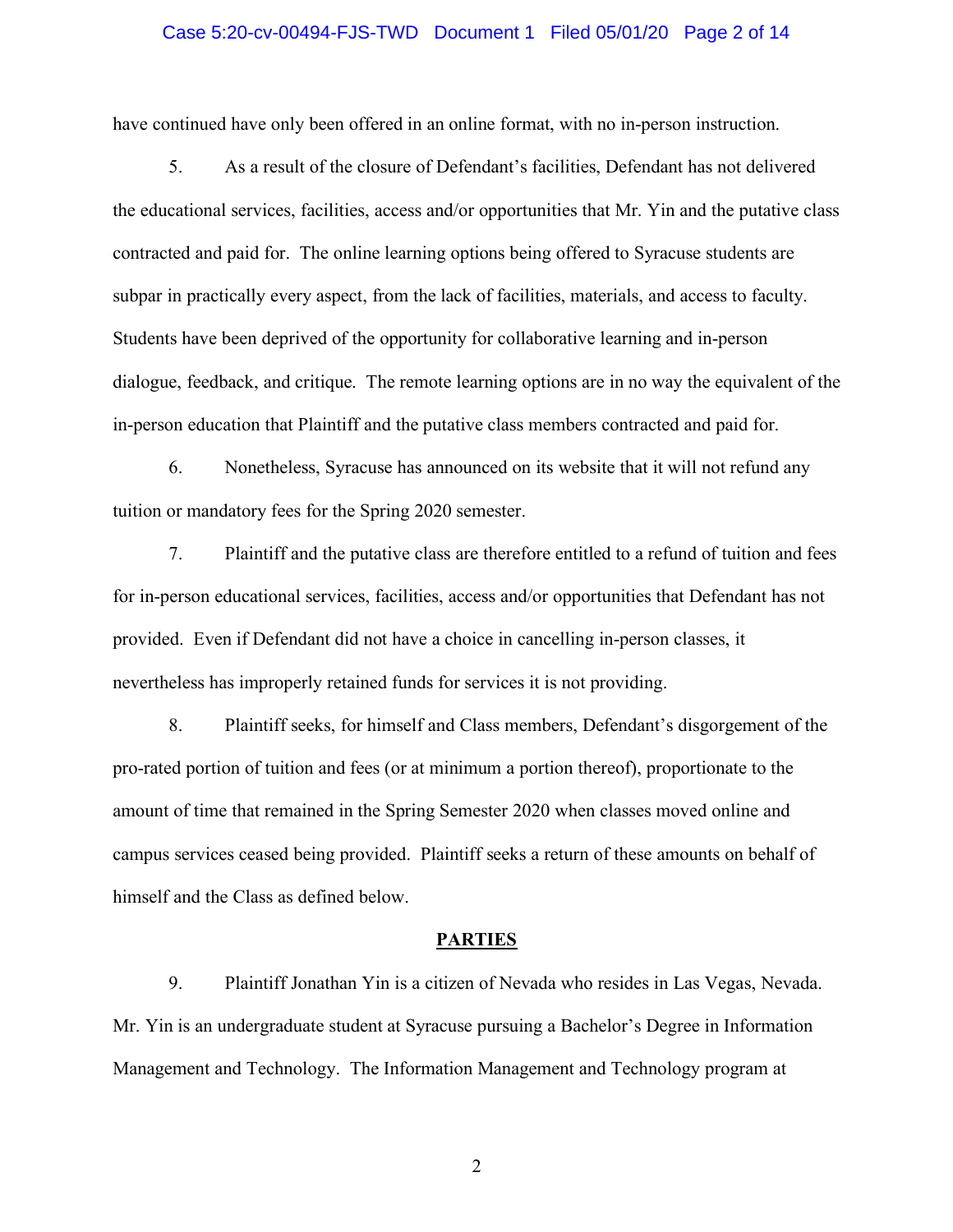#### Case 5:20-cv-00494-FJS-TWD Document 1 Filed 05/01/20 Page 3 of 14

Syracuse relies extensively on in-person instruction, peer collaboration, and access to computer facilities. None of these resources are available to Mr. Yin while in-person classes are suspended. Mr. Yin paid approximately \$24,390 in tuition and fees to Defendant for the Spring 2020 semester. Mr. Yin has not been provided a refund of any tuition monies paid, despite the fact that in-person classes have not been held since March 13, 2020. Mr. Yin also paid a \$215.50 Activity/Co-Curricular Fee, a \$220 SU Communication Fee, a \$384 Student Health Fee, a \$200 Program Fee, and other fees for use of Defendant's facilities. Mr. Yin has not been provided a refund of any of these fees.

10. Defendant Syracuse University is a private research university with its principal place of business at 900 South Crouse Avenue, Syracuse, New York 13244.

#### **JURISDICTION AND VENUE**

11. The Court has jurisdiction over this action pursuant to 28 U.S.C. § 1332(d)(2)(A), as modified by the Class Action Fairness Act of 2005, because at least one member of the Class, as defined below, is a citizen of a different state than Defendant, there are more than 100 members of the Class, and the aggregate amount in controversy exceeds \$5,000,000 exclusive of interest and costs.

12. This Court has personal jurisdiction over Defendant because Defendant maintains its principal place of business in this District.

13. Venue is proper in this Court pursuant to 28 U.S.C. § 1391 because Defendant resides in this District.

#### **FACTUAL ALLEGATIONS**

#### *Plaintiff And Class Members Paid Tuition And Fees For Spring Semester 2020*

14. Plaintiff and Class members are individuals who paid the cost of tuition and other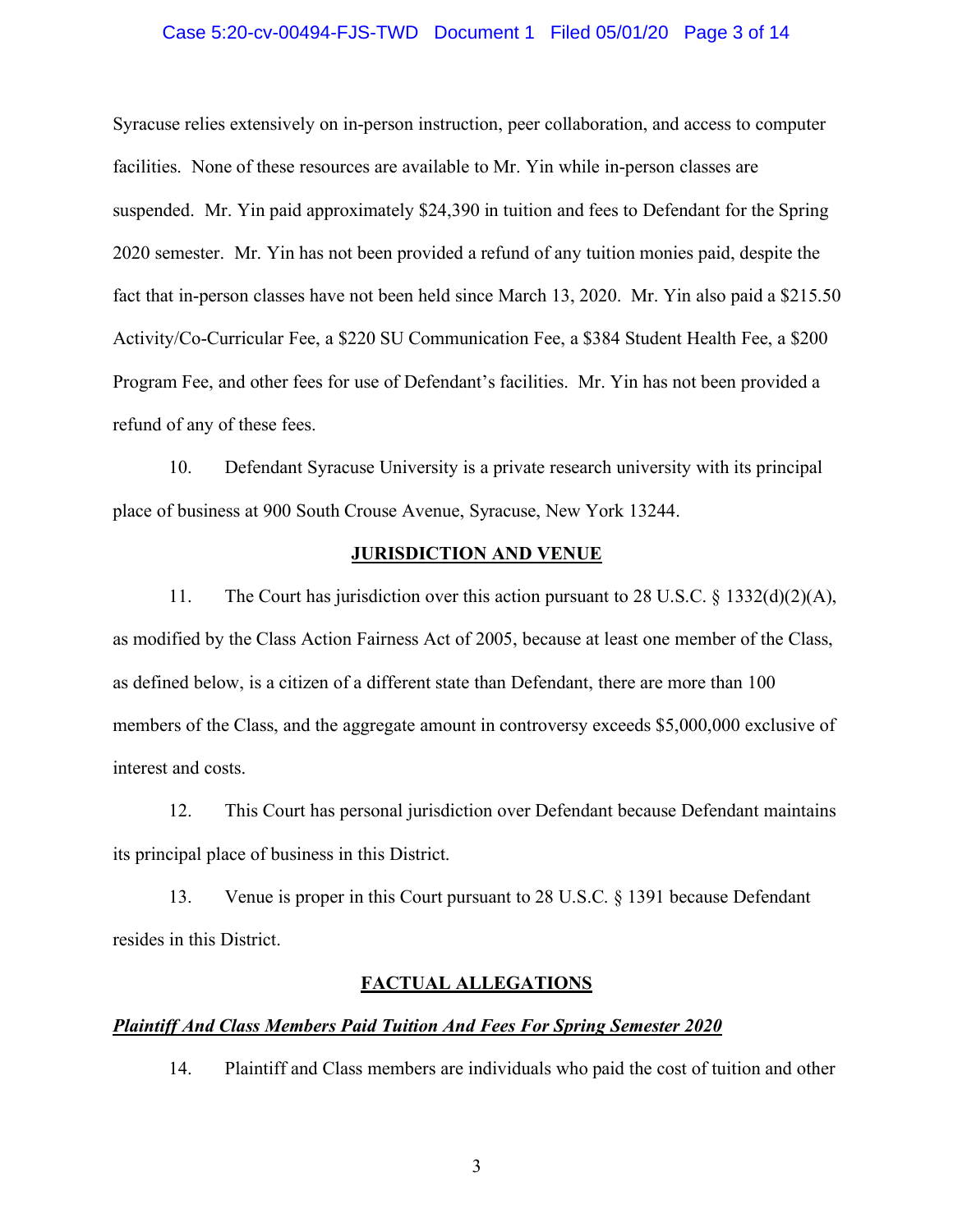#### Case 5:20-cv-00494-FJS-TWD Document 1 Filed 05/01/20 Page 4 of 14

mandatory fees for the Spring 2020 Semester at Syracuse.

15. Spring Semester 2020 classes at Syracuse began on or about January 13, 2020. Classes and final exams for the semester are scheduled for end on or around May 6, 2020.

16. Plaintiff and Class members paid the cost of tuition for the Spring Semester 2020. They also paid other mandatory fees associated with the Spring Semester 2020, including a \$215.50 Activity/Co-Curricular Fee, a \$220 SU Communication Fee, and a \$384 Student Health Fee.

17. Approximate tuition costs at Syracuse for the Spring 2020 Semester are as follows:

- Undergraduate Degree at Syracuse: \$25,105
- General Master's Degree at Syracuse: \$19,440 (for 12 credits)
- General MBA Degree at Syracuse: \$19,440 (for 12 credits)
- J.D. Degree at Syracuse: \$25,750

18. Fees paid by Syracuse students vary based on program of study. Full-time undergraduate students pay at least a \$215.50 Activity/Co-Curricular Fee, a \$220 SU Communication Fee, and a \$384 Student Health Fee. Other fees may also apply depending on program of study.

19. The tuition and fees described in the paragraph above is provided by way of example; total damage amounts – which may include other fees that are not listed herein but that were not refunded – will be proven at trial.

#### *In Response To COVID-19, Syracuse Closed Campuses And Cancelled All In-Person Classes*

20. On March 10, 2020, Syracuse announced that because of the global COVID-19 pandemic, all in-person classes would be suspended effective at the end of the academic day on March 13, 2020. Syracuse also directed students to leave after March 13. Online classes began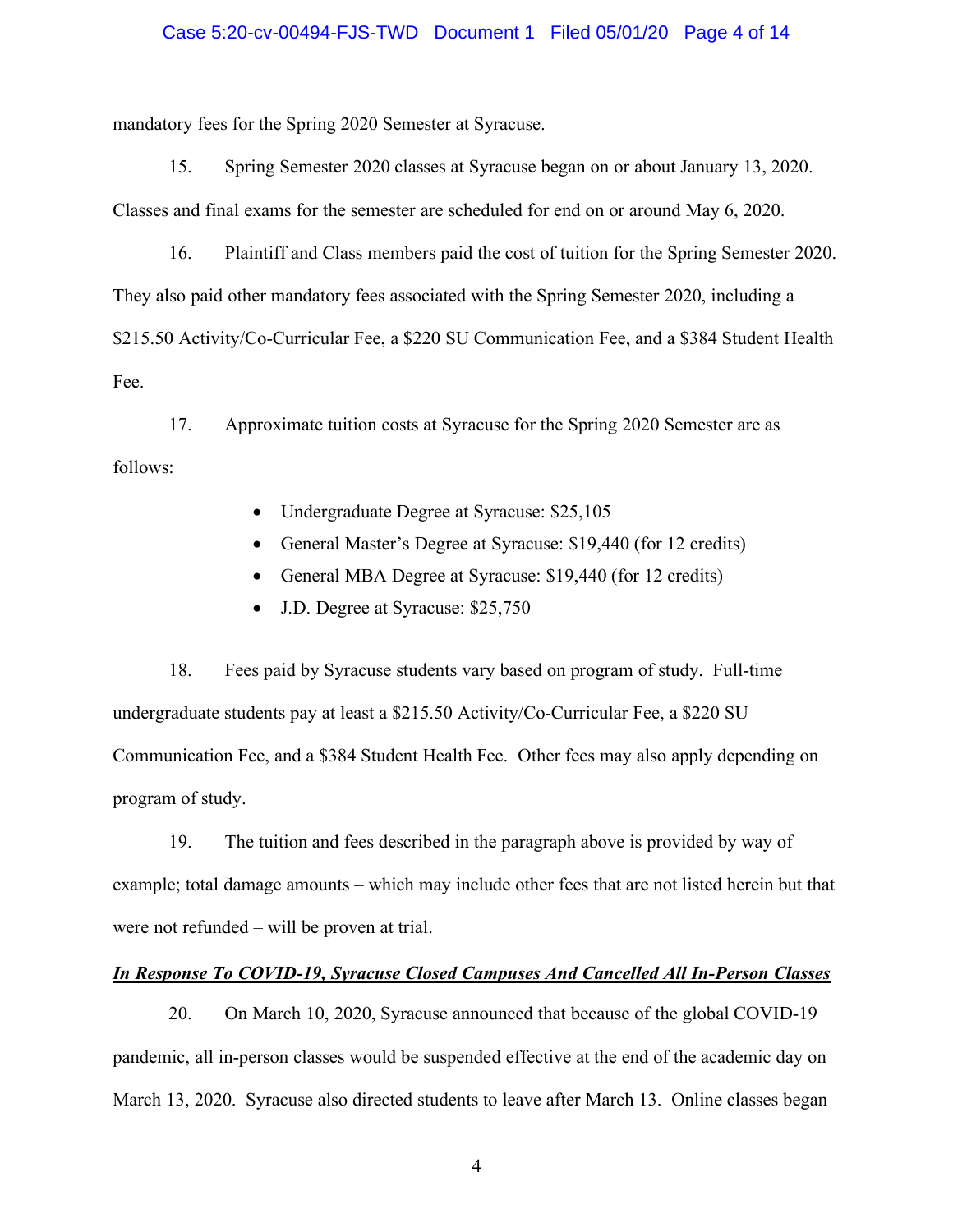#### Case 5:20-cv-00494-FJS-TWD Document 1 Filed 05/01/20 Page 5 of 14

March 23, 2020, after Spring Break.

21. Since March 13, 2020, Syracuse has not held any in-person classes. The closure of Syracuse's campuses has been extended through the end of Spring Semester 2020. Classes that have continued have only been offered in an online format, with no in-person instruction. Even classes for students with concentrations in areas where in-person instruction is especially crucial (such as architecture, music, theatre, and the sciences) have only had access to minimum online education options.

22. As a result of the closure of Defendant's facilities, Defendant has not delivered the educational services, facilities, access and/or opportunities that Plaintiff and the putative class contracted and paid for. Plaintiff and the putative class are therefore entitled to a refund of all tuition and fees for services, facilities, access and/or opportunities that Defendant has not provided. Even if Defendant did not have a choice in cancelling in-person classes, it nevertheless has improperly retained funds for services it is not providing.

23. Plaintiff and members of the Class did not choose to attend an online institution of higher learning, but instead chose to attend Defendant's institution and enroll on an in-person basis.

24. Defendant markets the Syracuse on-campus experience as a benefit of enrollment on Syracuse's' website, as shown in the screenshots on the following page: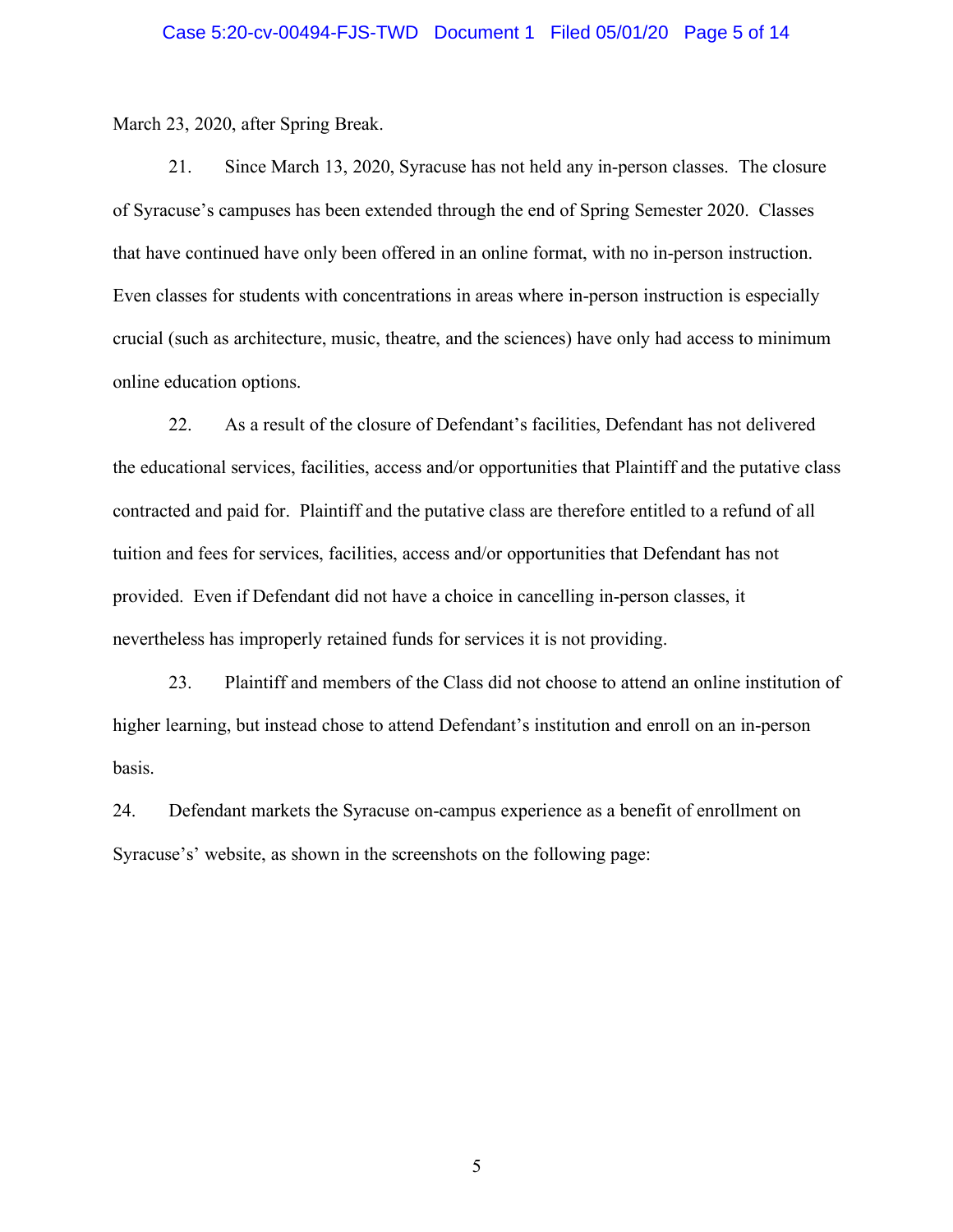# **Life at Syracuse**

Whatever your interests, passions, or hobbies, you'll find more than just a few like minds at Syracuse.

There are nearly 22,000 students from all over the world taking part in clubs, athletics and gatherings of all kinds, so you'll always have something to do and people around who share your interests.

Pretty soon, Syracuse will start to feel like home. Our spirit and camaraderie are undeniable, and the reason why thousands of alumni return every year. Explore this page to find out everything we're up to when we leave class.

# **INFORMATION MANAGEMENT AND TECHNOLOGY AT THE iSCHOOL**

With a B.S. in Information Management and Technology (IM&T), iSchool students focus on the human side of information technology. You'll learn to see the big picture, and your coursework will explore all corners of the information field. You will focus on the needs of information users, learn the value of information and technology, and develop an adaptable and highly portable set of skills for the modern workplace.

This program is a full-time, on campus degree. Our curriculum is flexible, and offers an incredible range of classes, concentrations, and opportunities to minor. Our school is one of the smaller ones on the Syracuse University campus, so it feels like a second home. When you pair the iSchool's tight-knit community with Orange pride, you get an incredible alumni network that wants to connect with you. Information technology is everywhere, but here at the iSchool, you can make it yours.

25. The online learning options being offered to Syracuse students are subpar in

practically every aspect and a shadow of what they once were, from the lack of facilities, materials, and access to faculty. Students have been deprived of the opportunity for collaborative learning and in-person dialogue, feedback, and critique.

26. The tuition and fees for in-person instruction at Syracuse are higher than tuition and fees for other online institutions because such costs cover not just the academic instruction, but encompass an entirely different experience which includes but is not limited to: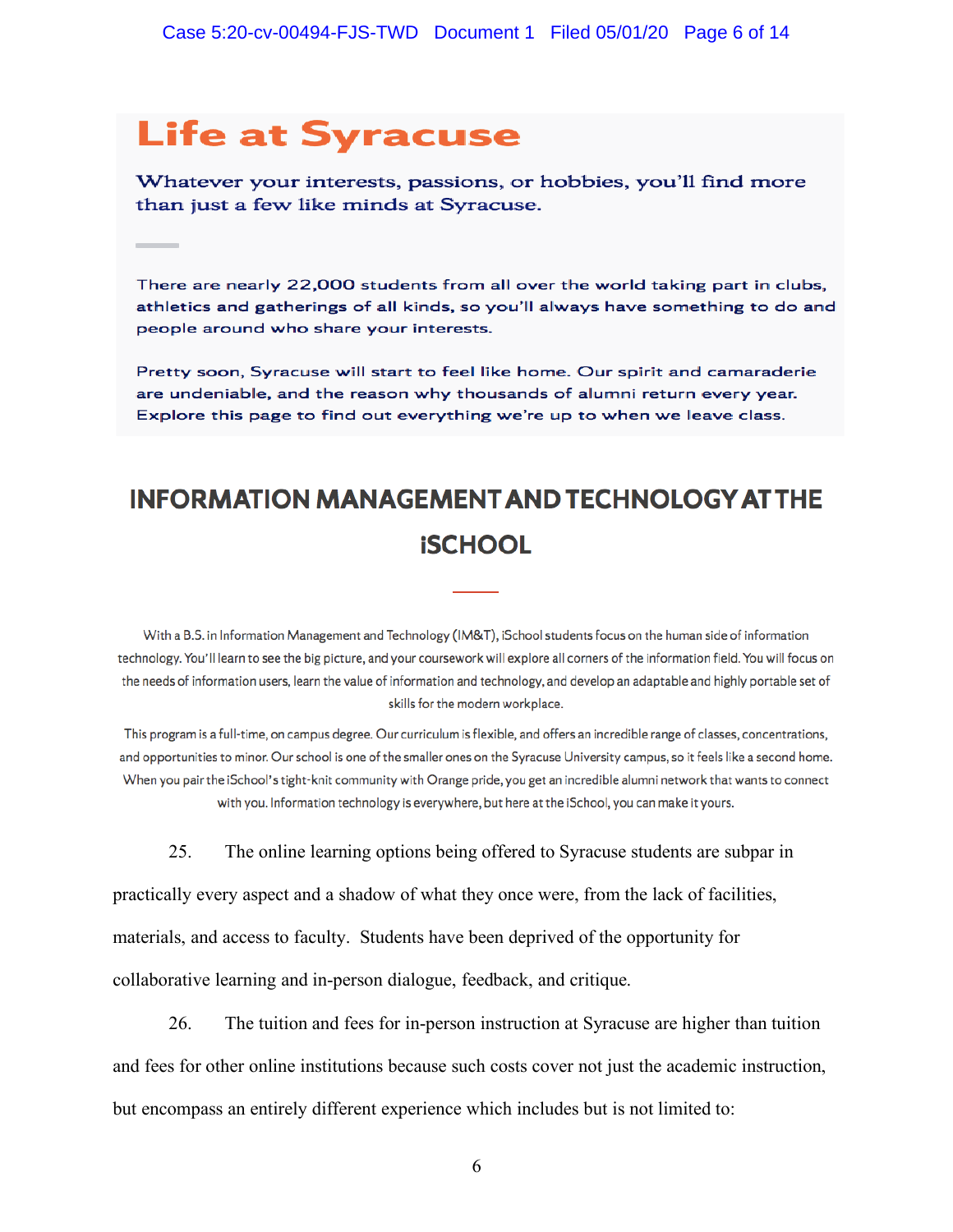- Face to face interaction with professors, mentors, and peers;
- Access to facilities such as libraries, laboratories, computer labs, and study room;
- Student governance and student unions;
- Extra-curricular activities, groups, intramural sports, etc.;
- Student art, cultures, and other activities;
- Social development and independence;
- Hands on learning and experimentation;
- Networking and mentorship opportunities.

27. Through this lawsuit Plaintiff seeks, for himself and Class members, Defendant's disgorgement of the pro-rated portion of tuition and fees, proportionate to the amount of time that remained in the Spring Semester 2020 when classes moved online and campus services ceased being provided. Plaintiff seeks return of these amounts on behalf of himself and the Class as defined below.

### **CLASS ALLEGATIONS**

28. Plaintiff seeks to represent a class defined as all people who paid Syracuse Spring Semester 2020 tuition and/or fees for in-person educational services that Syracuse failed to provide, and whose tuition and fees have not been refunded (the "Class"). Specifically excluded from the Class are Defendant, Defendant's officers, directors, agents, trustees, parents, children, corporations, trusts, representatives, employees, principals, servants, partners, joint ventures, or entities controlled by Defendant, and their heirs, successors, assigns, or other persons or entities related to or affiliated with Defendant and/or Defendant's officers and/or directors, the judge assigned to this action, and any member of the judge's immediate family.

29. Subject to additional information obtained through further investigation and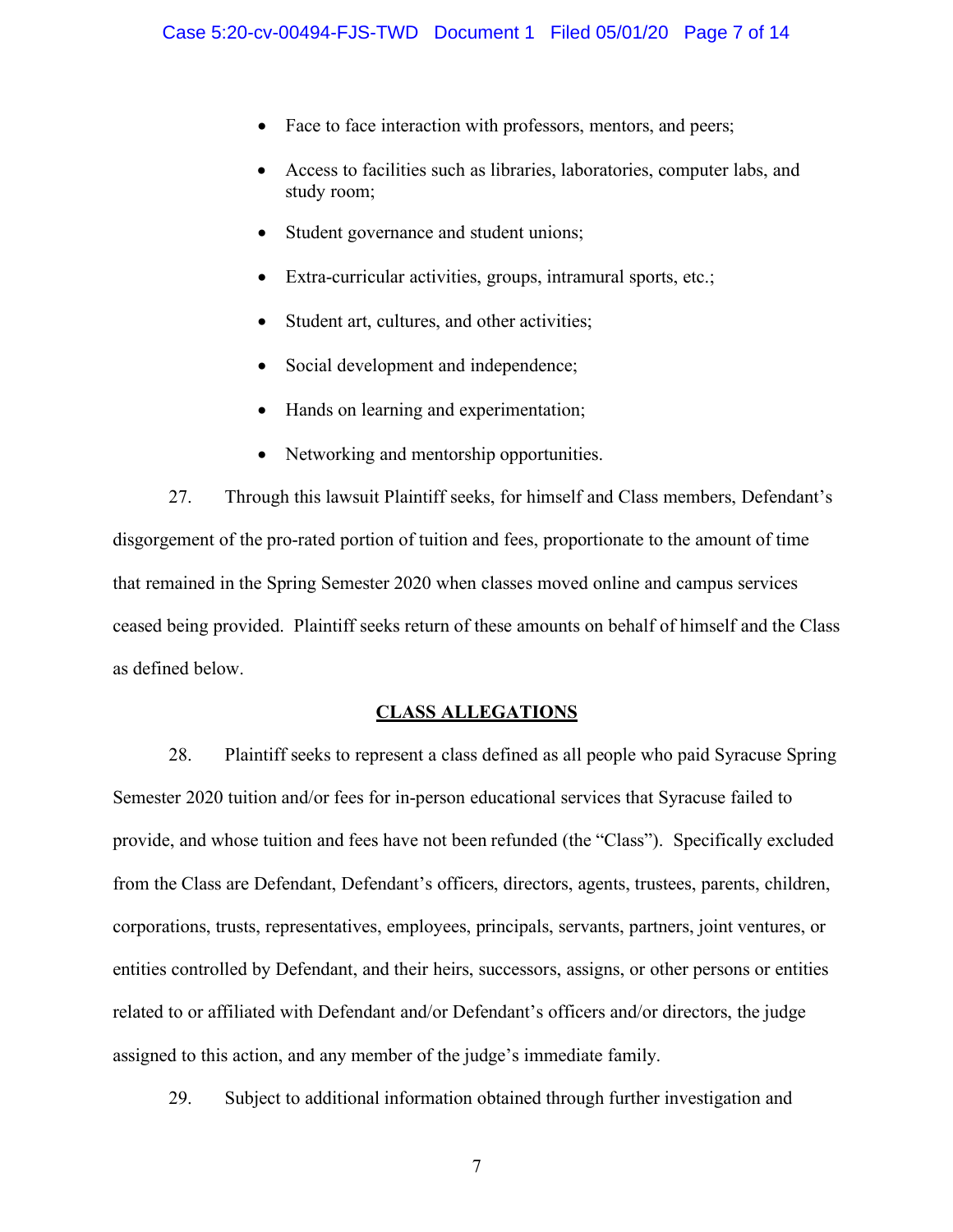# Case 5:20-cv-00494-FJS-TWD Document 1 Filed 05/01/20 Page 8 of 14

discovery, the foregoing definition of the Class may be expanded or narrowed by amendment or amended complaint.

30. **Numerosity.** The members of the Class are geographically dispersed throughout the United States and are so numerous that individual joinder is impracticable. Upon information and belief, Plaintiff reasonably estimates that there are tens of thousands of members in the Class. Although the precise number of Class members is unknown to Plaintiff, the true number of Class members is known by Defendant and may be determined through discovery. Class members may be notified of the pendency of this action by mail and/or publication through the distribution records of Defendant and third-party retailers and vendors.

31. **Existence and predominance of common questions of law and fact.** Common questions of law and fact exist as to all members of the Class and predominate over any questions affecting only individual Class members. These common legal and factual questions include, but are not limited to, the following:

- (a) whether Defendant accepted money from Class members in exchange for the promise to provide services;
- (b) whether Defendant has provided the services for which Class members contracted; and
- (c) whether Class members are entitled to a refund for that portion of the tuition and fees that was contracted for services that Defendant did not provide.
- (d) whether Defendant has unlawfully converted money from Plaintiff, the Class; and
- (e) whether Defendant is liable to Plaintiff, the Class, for unjust enrichment.
- 32. **Typicality.** Plaintiff's claims are typical of the claims of the other members of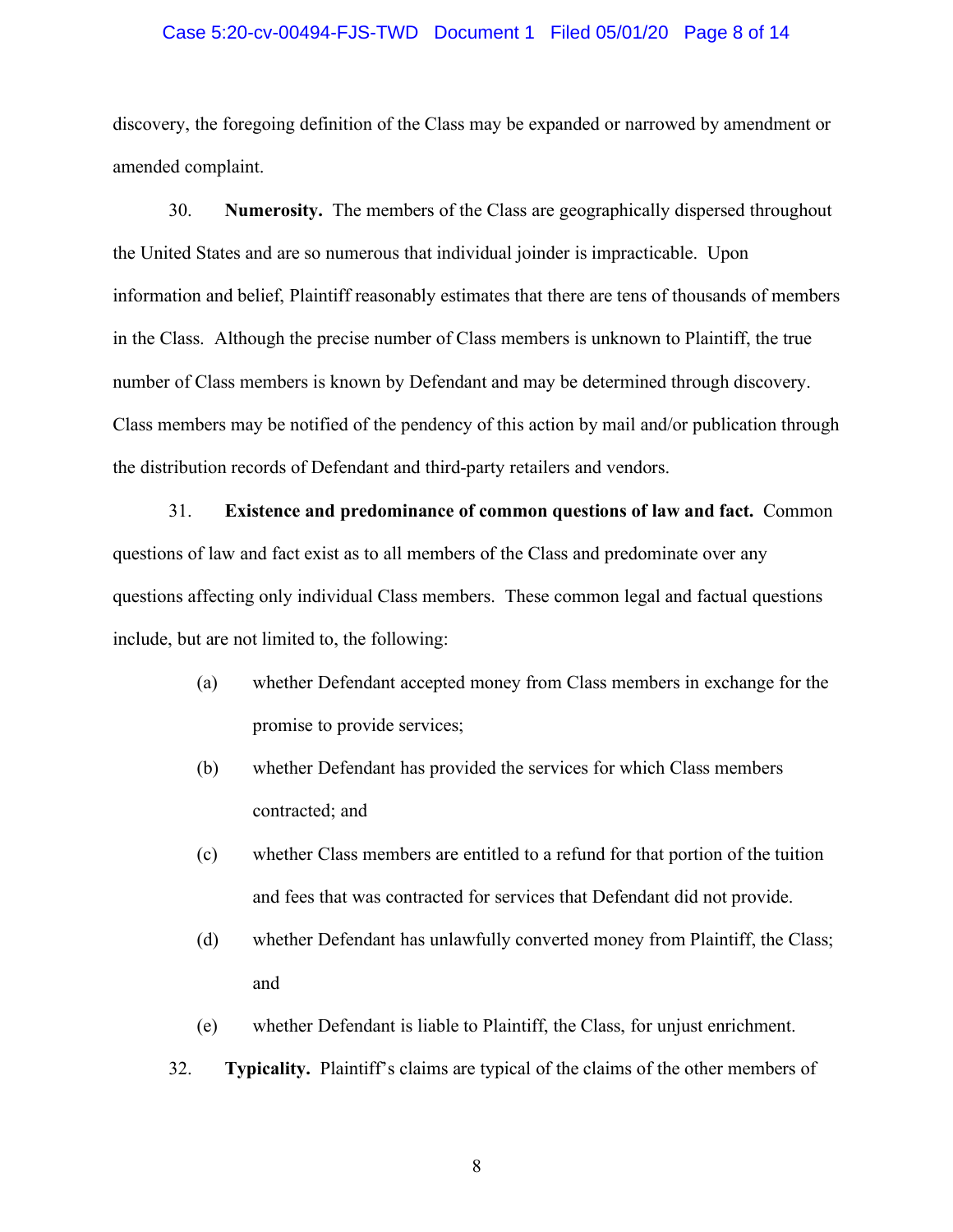#### Case 5:20-cv-00494-FJS-TWD Document 1 Filed 05/01/20 Page 9 of 14

the Class in that, among other things, all Class members were similarly situated and were comparably injured through Defendant's wrongful conduct as set forth herein. Further, there are no defenses available to Defendants that are unique to Plaintiff.

33. **Adequacy of Representation.** Plaintiff will fairly and adequately protect the interests of the Class. Plaintiff has retained counsel that is highly experienced in complex consumer class action litigation, and Plaintiff intends to vigorously prosecute this action on behalf of the Class. Furthermore, Plaintiff has no interests that are antagonistic to those of the Class.

34. **Superiority.** A class action is superior to all other available means for the fair and efficient adjudication of this controversy. The damages or other financial detriment suffered by individual Class members are relatively small compared to the burden and expense of individual litigation of their claims against Defendant. It would, thus, be virtually impossible for the Class or Subclass on an individual basis, to obtain effective redress for the wrongs committed against them. Furthermore, even if Class or Subclass members could afford such individualized litigation, the court system could not. Individualized litigation would create the danger of inconsistent or contradictory judgments arising from the same set of facts. Individualized litigation would also increase the delay and expense to all parties and the court system from the issues raised by this action. By contrast, the class action device provides the benefits of adjudication of these issues in a single proceeding, economies of scale, and comprehensive supervision by a single court, and presents no unusual management difficulties under the circumstances.

35. In the alternative, the Class may also be certified because:

(a) the prosecution of separate actions by individual Class members would create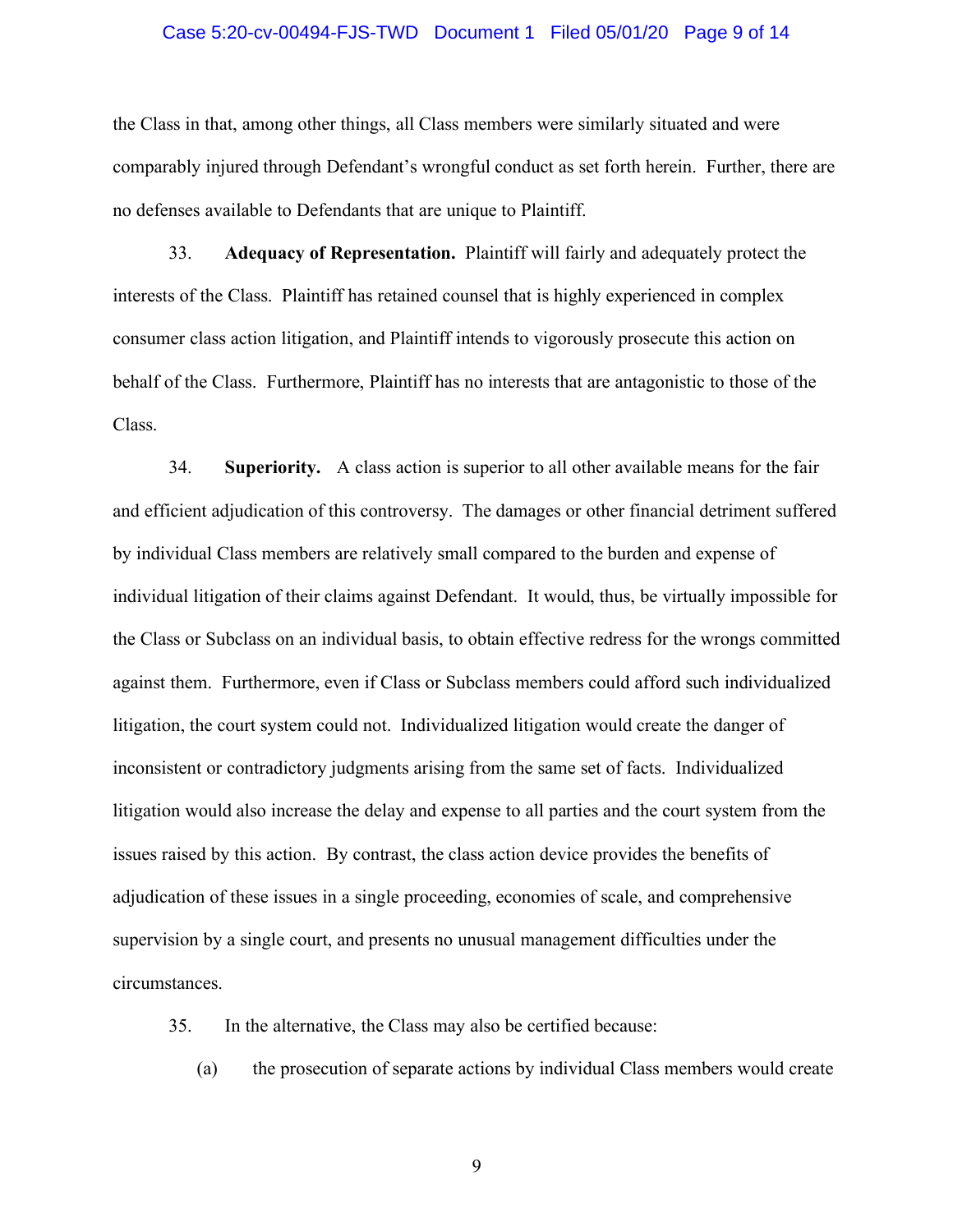a risk of inconsistent or varying adjudications with respect to individual Class members that would establish incompatible standards of conduct for the Defendant;

- (b) the prosecution of separate actions by individual Class members would create a risk of adjudications with respect to them that would, as a practical matter, be dispositive of the interests of other Class members not parties to the adjudications, or substantially impair or impede their ability to protect their interests; and/or
- (c) Defendant has acted or refused to act on grounds generally applicable to the Class as a whole, thereby making appropriate final declaratory and/or injunctive relief with respect to the members of the Class as a whole.

# **COUNT I Breach Of Contract (On Behalf Of The Class)**

36. Plaintiff hereby incorporates by reference the allegations contained in all preceding paragraphs of this complaint.

37. Plaintiff brings this claim individually and on behalf of the members of the Class against Defendant.

38. Through the admission agreement and payment of tuition and fees, Plaintiff and each member of the Class entered into a binding contract with Defendant.

39. As part of the contract, and in exchange for the aforementioned consideration, Defendant promised to provide certain services, all as set forth above. Plaintiff and Class members fulfilled their end of the bargain when they paid monies due for Spring Semester 2020 tuition. Tuition for Spring Semester 2020 was intended to cover in-person educational services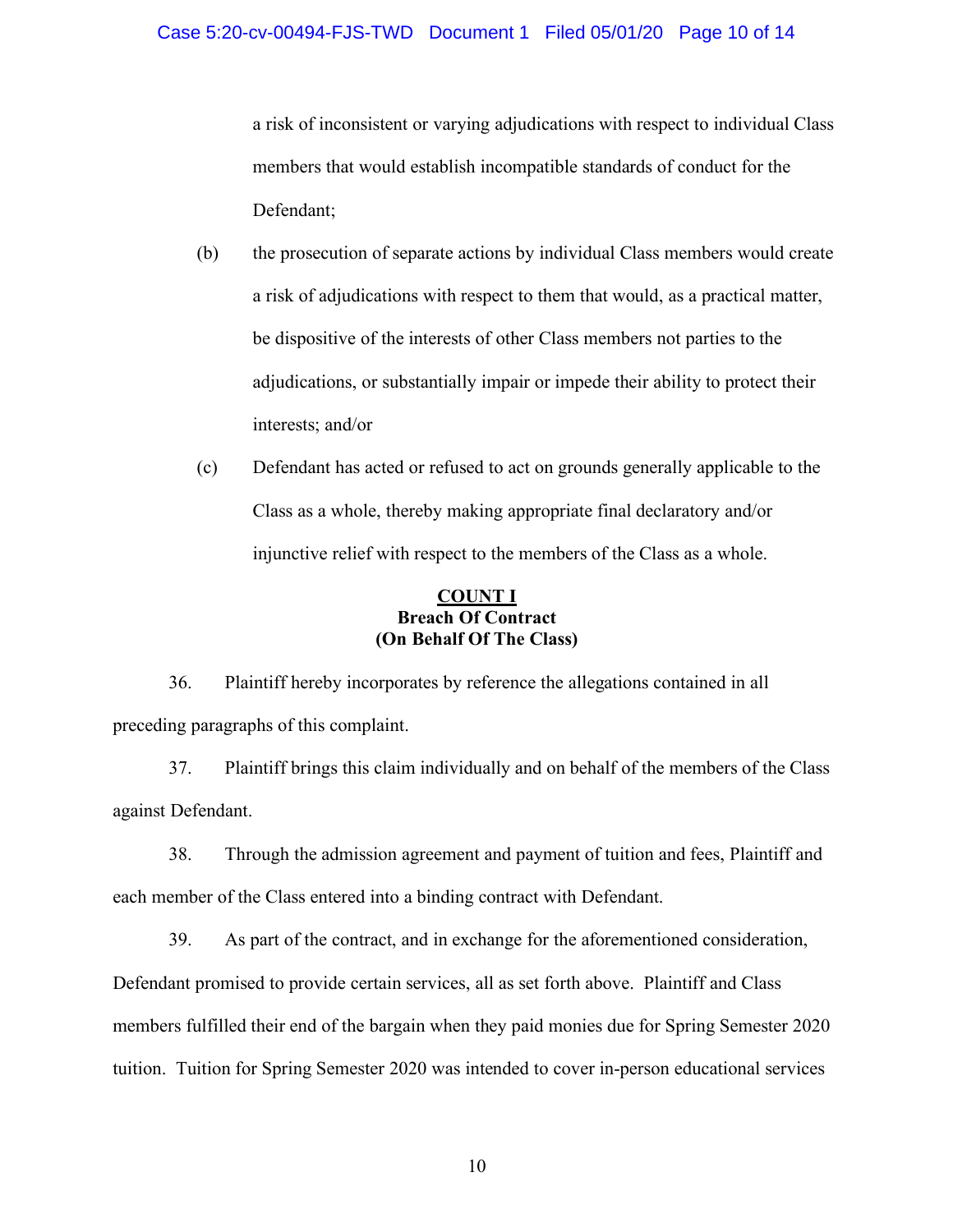# Case 5:20-cv-00494-FJS-TWD Document 1 Filed 05/01/20 Page 11 of 14

from January through May 2020. In exchange for tuition monies paid, Class members were entitled to in-person educational services through the end of the Spring Semester.

40. Defendant has failed to provide the contracted for services and has otherwise not performed under the contract as set forth above. Defendant has retained monies paid by Plaintiff and the Class for their Spring Semester 2020 tuition and fees, without providing them the benefit of their bargain.

41. Plaintiff and members of the Class have suffered damage as a direct and proximate result of Defendant's breach, including but not limited to being deprived of the education, experience, and services to which they were promised and for which they have already paid.

42. As a direct and proximate result of Defendant's breach, Plaintiff and the Class are entitled to damages, to be decided by the trier of fact in this action, to include but no be limited to reimbursement of certain tuition, fees, and other expenses that were collected by Defendant for services that Defendant has failed to deliver. Defendant should return the pro-rated portion of any Spring Semester 2020 tuition and fees (or at minimum a portion thereof) for education services not provided since Syracuse shut down on March 13, 2020.

43. Defendant's performance under the contract is not excused due to COVID-19. Indeed, Defendant should have refunded the pro-rated portion of any education services not provided. Even if performance was excused or impossible, Defendant would nevertheless be required to return the funds received for services it will not provide.

### **COUNT II Unjust Enrichment (On Behalf Of The Class)**

44. Plaintiff hereby incorporates by reference the allegations contained in all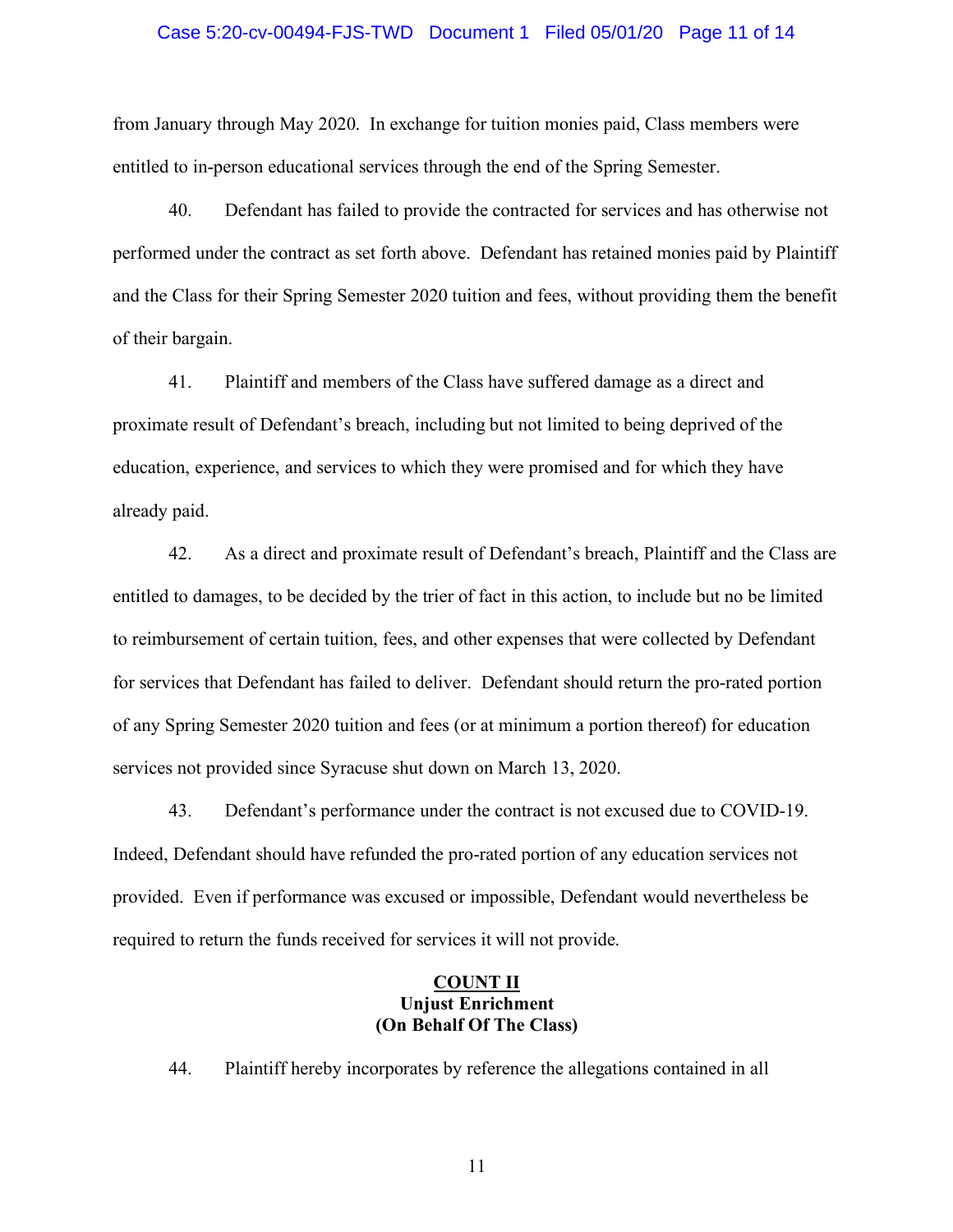# Case 5:20-cv-00494-FJS-TWD Document 1 Filed 05/01/20 Page 12 of 14

preceding paragraphs of this complaint.

45. Plaintiff brings this claim individually and on behalf of the members of the Class against Defendant.

46. Plaintiff and members of the Class conferred a benefit on Defendant in the form of monies paid for Spring Semester 2020 tuition and other fees in exchange for certain service and promises. Tuition for Spring Semester 2020 was intended to cover in-person educational services from January through May 2020. In exchange for tuition monies paid, Class members were entitled to in-person educational services through the end of the Spring Semester.

47. Defendant voluntarily accepted and retained this benefit by accepting payment.

48. Defendant has retained this benefit, even though Defendant has failed to provide the education, experience, and services for which the tuition and fees were collected, making Defendant's retention unjust under the circumstances. Accordingly, Defendant should return the pro-rated portion of any Spring Semester 2020 tuition and fees (or at minimum a portion thereof) for education services not provided since Syracuse shut down on March 13, 2020.

49. It would be unjust and inequitable for Defendant to retain the benefit, and Defendant should be required to disgorge this unjust enrichment.

#### **COUNT III Conversion (On Behalf Of The Class)**

50. Plaintiff hereby incorporates by reference the allegations contained in all preceding paragraphs of this complaint.

51. Plaintiff brings this claim individually and on behalf of the members of the Class against Defendant.

52. Plaintiff and members of the Class have an ownership right to the in-person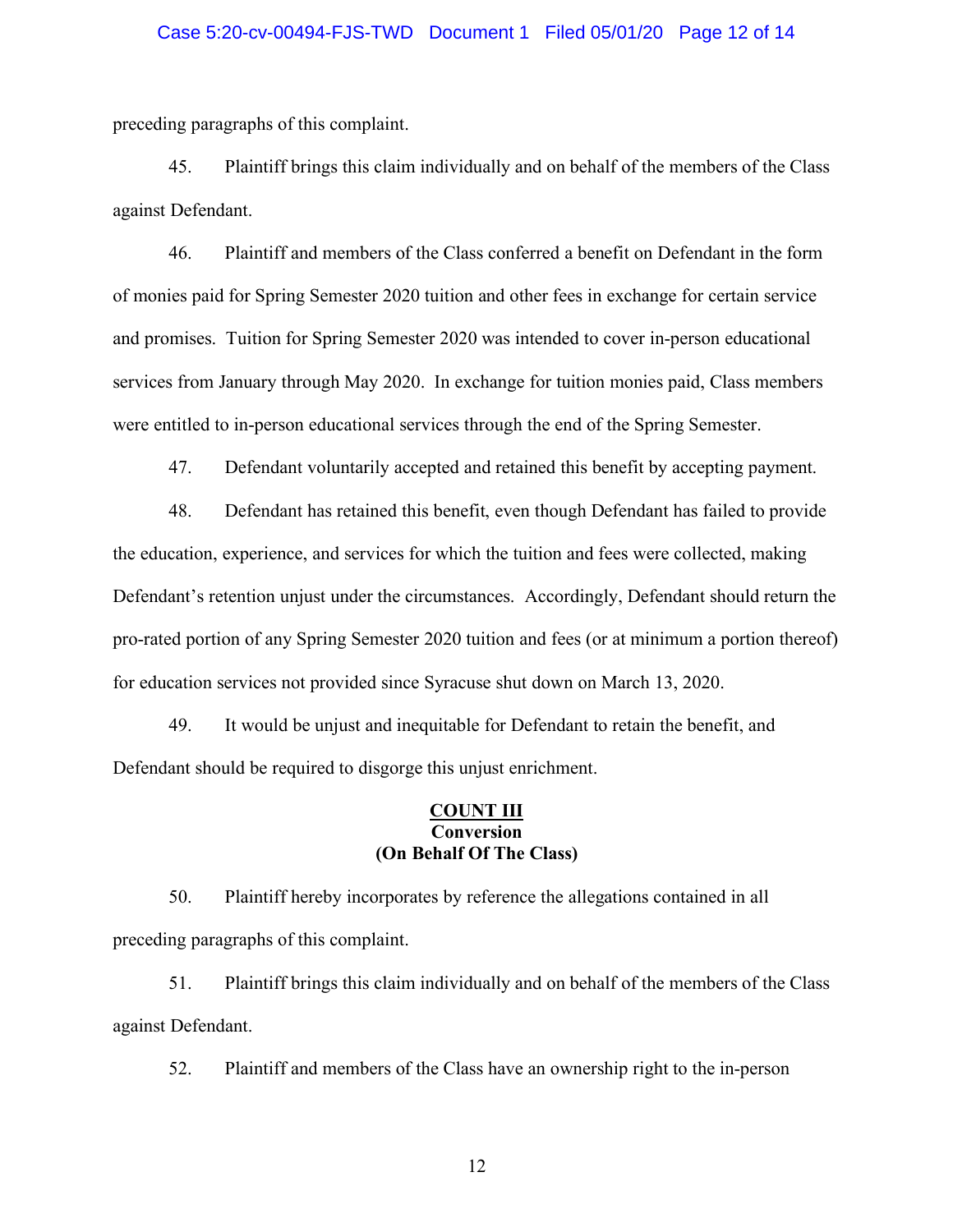#### Case 5:20-cv-00494-FJS-TWD Document 1 Filed 05/01/20 Page 13 of 14

educational services they were supposed to be provided in exchange for their Spring Semester 2020 tuition and fee payments to Defendant.

53. Defendant intentionally interfered with the rights of Plaintiff and the Class when it moved all classes to an online format and discontinued in-person educational services for which tuition and fees were intended to pay.

54. Plaintiff and members of the Class demand the return of the pro-rated portion of any Spring Semester 2020 tuition and fees (or at minimum a portion thereof) for education services not provided since Syracuse shut down on March 13, 2020.

55. Defendant's retention of the fees paid by Plaintiff and members of the Class without providing the educational services for which they paid, deprived Plaintiff and Class members of the benefits for which the tuition and fees paid.

56. This interference with the services for which Plaintiff and members of the Class paid damaged Plaintiff and Class members in that they paid tuition and fees for services that will not be provided.

57. Plaintiff and Class members are entitled to the return of pro-rated portion of any Spring Semester 2020 tuition and fees for education services not provided since Syracuse shut down on March 13, 2020.

#### **PRAYER FOR RELIEF**

WHEREFORE, Plaintiff, individually and on behalf of all others similarly situated, seeks judgment against Defendant, as follows:

- (a) For an order certifying the Class under Rule 23 of the Federal Rules of Civil Procedure and naming Plaintiff as representative of the Class and Plaintiff's attorneys as Class Counsel to represent the Class;
- (b) For an order finding in favor of Plaintiff and the Class on all counts asserted herein;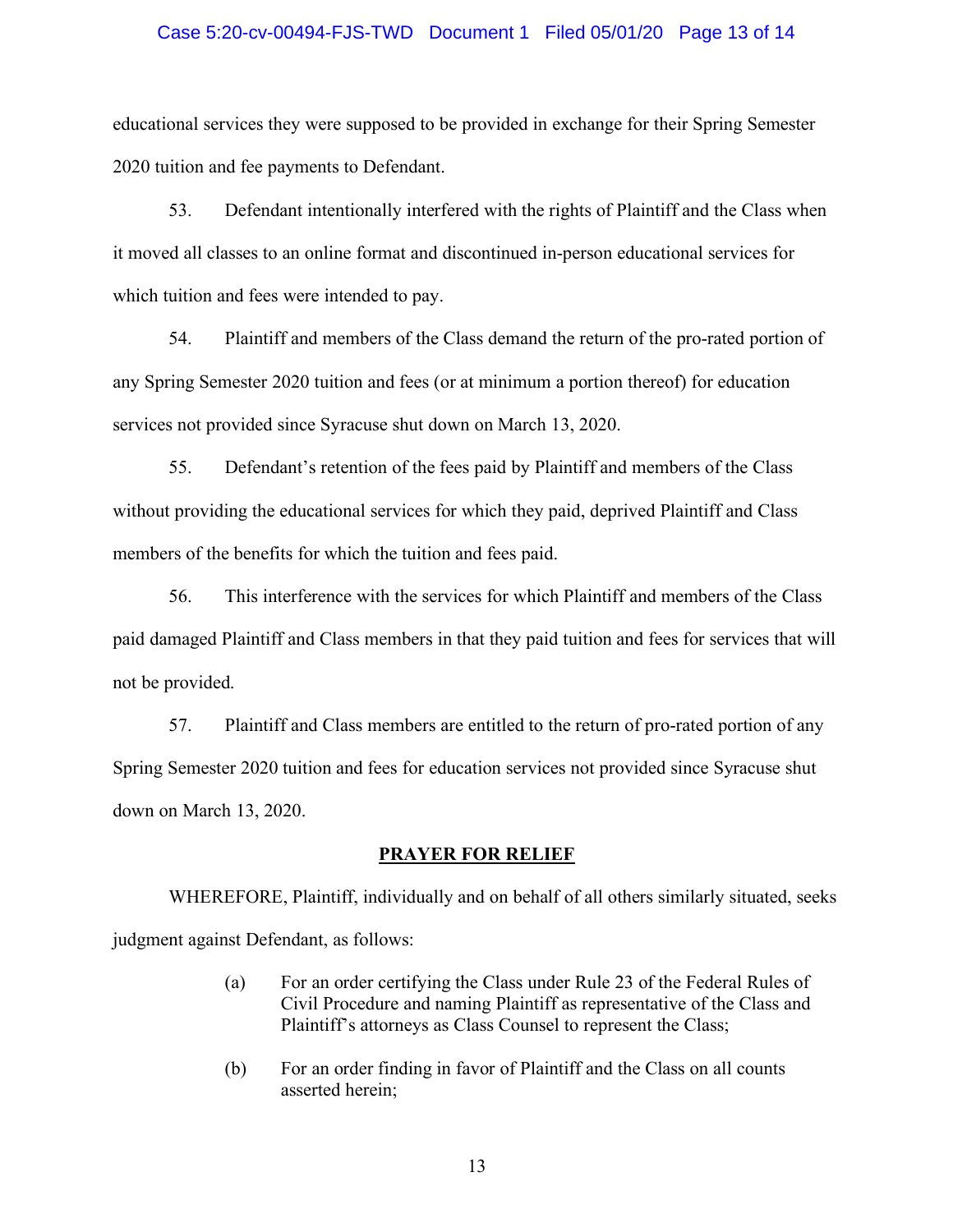- (c) For compensatory and punitive damages in amounts to be determined by the Court and/or jury;
- (d) For prejudgment interest on all amounts awarded;
- (e) For an order of restitution and all other forms of equitable monetary relief;
- (f) For injunctive relief as pleaded or as the Court may deem proper; and
- (g) For an order awarding Plaintiff and the Class his reasonable attorneys' fees and expenses and costs of suit.

# **DEMAND FOR TRIAL BY JURY**

Pursuant to Federal Rule of Civil Procedure 38(b), Plaintiff demands a trial by jury of any

and all issues in this action so triable of right.

Dated: May 1, 2020 Respectfully submitted,

# **BURSOR & FISHER, P.A.**

By: */s/ Philip L. Fraietta* Philip L. Fraietta

Philip L. Fraietta 888 Seventh Avenue New York, NY 10019 Telephone: (646) 837-7150 Facsimile: (212) 989-9163 Email: pfraietta@bursor.com

# **BURSOR & FISHER, P.A.**

Sarah N. Westcot *(pro hac vice* app. forthcoming*)* 2665 S. Bayshore Drive, Suite 220 Miami, FL 33133 Telephone: (305) 330-5512 Facsimile: (305) 676-9006 Email: swestcot@bursor.com

*Attorneys for Plaintiff*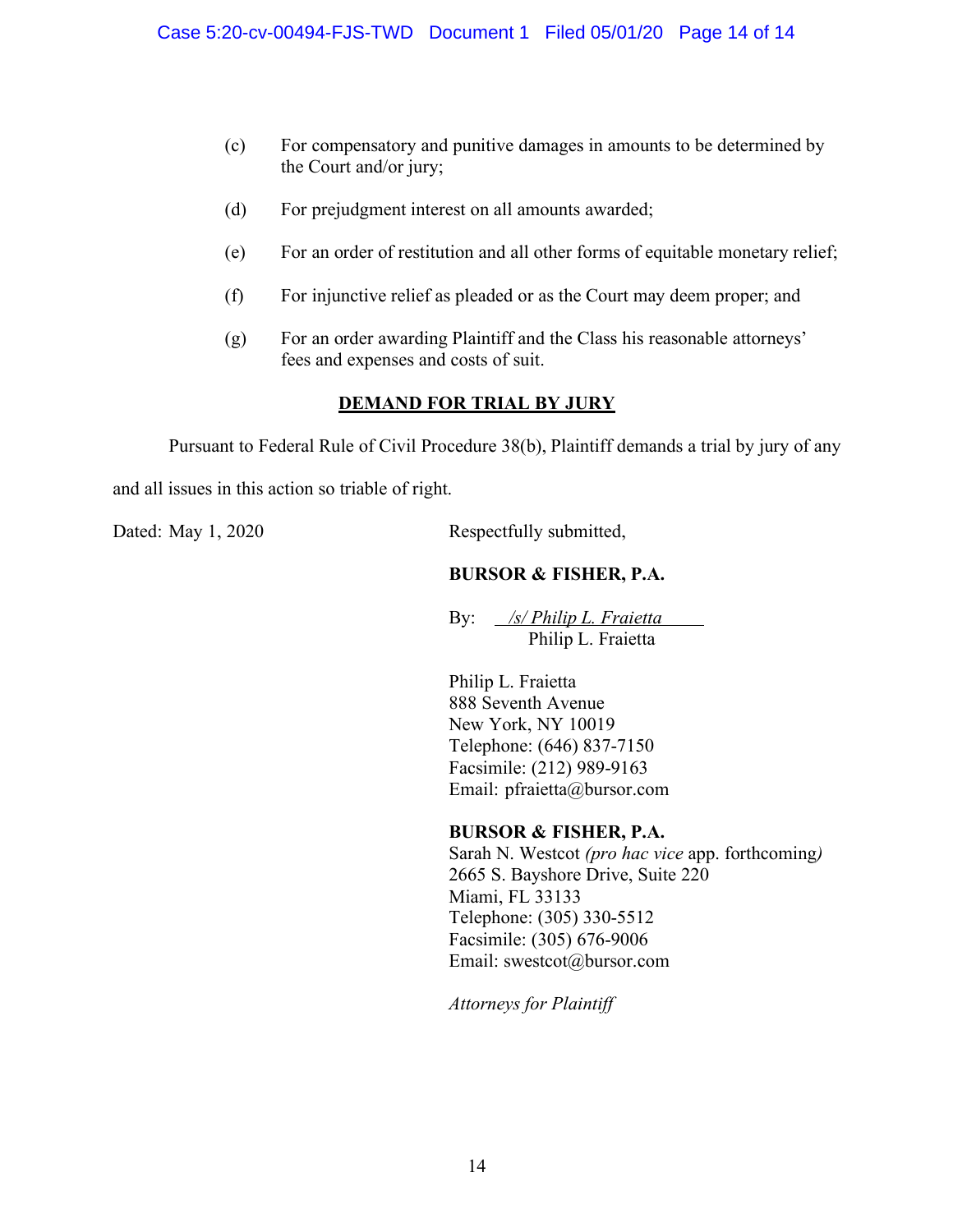# JS 44 (Rev. 09/19) **Case 5:20-cv-00494-FJ** $\delta$ **TVIP COVER SHEET**iled 05/01/20 Page 1 of 2

The JS 44 civil cover sheet and the information contained herein neither replace nor supplement the filing and service of pleadings or other papers as required by law, except as provided by local rules of court. This form,

| I. (a) PLAINTIFFS<br>Jonathan Yin<br><b>(b)</b> County of Residence of First Listed Plaintiff<br>Clark<br>(EXCEPT IN U.S. PLAINTIFF CASES)<br>(c) Attorneys (Firm Name, Address, and Telephone Number)<br>Bursor & Fisher, P.A.<br>888 Seventh Avenue, New York, NY 10019<br>646-837-7150                                                                                                                                                                                                                                                                                                                                                 |                                                                                                                                                                                                                                                                                                                                                                                                                                                                                                                                                                                                                                       |                                                                                                                                                                                                                                                                                                                                                                                                                                                                                                                                                                                                                                                                                                            |                                    | <b>DEFENDANTS</b><br>Syracuse University                                                                                                                                                                                                                                                                                                                                                                                                         |                                                                                                                                                                                                                                                                                                                                                                                                                                                                                                 |                                                                                  |                                                                                                                                                                                                                                                                                                                                                                                                                                                                                                                                                                                                                                                                                                                                                                              |                                                       |                       |
|-------------------------------------------------------------------------------------------------------------------------------------------------------------------------------------------------------------------------------------------------------------------------------------------------------------------------------------------------------------------------------------------------------------------------------------------------------------------------------------------------------------------------------------------------------------------------------------------------------------------------------------------|---------------------------------------------------------------------------------------------------------------------------------------------------------------------------------------------------------------------------------------------------------------------------------------------------------------------------------------------------------------------------------------------------------------------------------------------------------------------------------------------------------------------------------------------------------------------------------------------------------------------------------------|------------------------------------------------------------------------------------------------------------------------------------------------------------------------------------------------------------------------------------------------------------------------------------------------------------------------------------------------------------------------------------------------------------------------------------------------------------------------------------------------------------------------------------------------------------------------------------------------------------------------------------------------------------------------------------------------------------|------------------------------------|--------------------------------------------------------------------------------------------------------------------------------------------------------------------------------------------------------------------------------------------------------------------------------------------------------------------------------------------------------------------------------------------------------------------------------------------------|-------------------------------------------------------------------------------------------------------------------------------------------------------------------------------------------------------------------------------------------------------------------------------------------------------------------------------------------------------------------------------------------------------------------------------------------------------------------------------------------------|----------------------------------------------------------------------------------|------------------------------------------------------------------------------------------------------------------------------------------------------------------------------------------------------------------------------------------------------------------------------------------------------------------------------------------------------------------------------------------------------------------------------------------------------------------------------------------------------------------------------------------------------------------------------------------------------------------------------------------------------------------------------------------------------------------------------------------------------------------------------|-------------------------------------------------------|-----------------------|
|                                                                                                                                                                                                                                                                                                                                                                                                                                                                                                                                                                                                                                           |                                                                                                                                                                                                                                                                                                                                                                                                                                                                                                                                                                                                                                       |                                                                                                                                                                                                                                                                                                                                                                                                                                                                                                                                                                                                                                                                                                            |                                    | County of Residence of First Listed Defendant<br>Onondaga<br>(IN U.S. PLAINTIFF CASES ONLY)<br>IN LAND CONDEMNATION CASES, USE THE LOCATION OF<br>NOTE:<br>THE TRACT OF LAND INVOLVED.<br>Attorneys (If Known)                                                                                                                                                                                                                                   |                                                                                                                                                                                                                                                                                                                                                                                                                                                                                                 |                                                                                  |                                                                                                                                                                                                                                                                                                                                                                                                                                                                                                                                                                                                                                                                                                                                                                              |                                                       |                       |
| <b>II. BASIS OF JURISDICTION</b> (Place an "X" in One Box Only)                                                                                                                                                                                                                                                                                                                                                                                                                                                                                                                                                                           |                                                                                                                                                                                                                                                                                                                                                                                                                                                                                                                                                                                                                                       |                                                                                                                                                                                                                                                                                                                                                                                                                                                                                                                                                                                                                                                                                                            |                                    | <b>III. CITIZENSHIP OF PRINCIPAL PARTIES</b> (Place an "X" in One Box for Plaintiff                                                                                                                                                                                                                                                                                                                                                              |                                                                                                                                                                                                                                                                                                                                                                                                                                                                                                 |                                                                                  |                                                                                                                                                                                                                                                                                                                                                                                                                                                                                                                                                                                                                                                                                                                                                                              |                                                       |                       |
| $\Box$ 1 U.S. Government<br>Plaintiff                                                                                                                                                                                                                                                                                                                                                                                                                                                                                                                                                                                                     | <b>3</b> Federal Question<br>(U.S. Government Not a Party)                                                                                                                                                                                                                                                                                                                                                                                                                                                                                                                                                                            |                                                                                                                                                                                                                                                                                                                                                                                                                                                                                                                                                                                                                                                                                                            |                                    | (For Diversity Cases Only)<br>Citizen of This State                                                                                                                                                                                                                                                                                                                                                                                              | <b>DEF</b><br>PTF<br>$\Box$ 1<br>$\Box$ 1                                                                                                                                                                                                                                                                                                                                                                                                                                                       | Incorporated or Principal Place<br>of Business In This State                     | and One Box for Defendant)                                                                                                                                                                                                                                                                                                                                                                                                                                                                                                                                                                                                                                                                                                                                                   | <b>PTF</b><br>$\Box$ 4                                | DEF<br>$\mathbf{X}$ 4 |
| $\Box$ 2 U.S. Government<br>Defendant                                                                                                                                                                                                                                                                                                                                                                                                                                                                                                                                                                                                     | $\mathbf{X}$ 4 Diversity<br>(Indicate Citizenship of Parties in Item III)                                                                                                                                                                                                                                                                                                                                                                                                                                                                                                                                                             |                                                                                                                                                                                                                                                                                                                                                                                                                                                                                                                                                                                                                                                                                                            |                                    | Citizen of Another State<br>$\propto$ 2                                                                                                                                                                                                                                                                                                                                                                                                          |                                                                                                                                                                                                                                                                                                                                                                                                                                                                                                 | $\Box$ 2 Incorporated <i>and</i> Principal Place<br>of Business In Another State |                                                                                                                                                                                                                                                                                                                                                                                                                                                                                                                                                                                                                                                                                                                                                                              | $\Box$ 5                                              | $\square$ 5           |
|                                                                                                                                                                                                                                                                                                                                                                                                                                                                                                                                                                                                                                           |                                                                                                                                                                                                                                                                                                                                                                                                                                                                                                                                                                                                                                       |                                                                                                                                                                                                                                                                                                                                                                                                                                                                                                                                                                                                                                                                                                            |                                    | Citizen or Subject of a<br>Foreign Country                                                                                                                                                                                                                                                                                                                                                                                                       | $\Box$ 3                                                                                                                                                                                                                                                                                                                                                                                                                                                                                        | $\Box$ 3 Foreign Nation                                                          |                                                                                                                                                                                                                                                                                                                                                                                                                                                                                                                                                                                                                                                                                                                                                                              | $\Box$ 6                                              | $\Box$ 6              |
| <b>CONTRACT</b>                                                                                                                                                                                                                                                                                                                                                                                                                                                                                                                                                                                                                           | IV. NATURE OF SUIT (Place an "X" in One Box Only)<br><b>TORTS</b>                                                                                                                                                                                                                                                                                                                                                                                                                                                                                                                                                                     |                                                                                                                                                                                                                                                                                                                                                                                                                                                                                                                                                                                                                                                                                                            |                                    |                                                                                                                                                                                                                                                                                                                                                                                                                                                  |                                                                                                                                                                                                                                                                                                                                                                                                                                                                                                 | <b>BANKRUPTCY</b>                                                                | Click here for: Nature of Suit Code Descriptions.                                                                                                                                                                                                                                                                                                                                                                                                                                                                                                                                                                                                                                                                                                                            |                                                       |                       |
| $\Box$ 110 Insurance<br>$\Box$ 120 Marine<br>130 Miller Act<br>$\Box$ 140 Negotiable Instrument<br>$\Box$ 150 Recovery of Overpayment<br>& Enforcement of Judgment<br>151 Medicare Act<br>152 Recovery of Defaulted<br><b>Student Loans</b><br>(Excludes Veterans)<br>$\Box$ 153 Recovery of Overpayment<br>of Veteran's Benefits<br>160 Stockholders' Suits<br>X 190 Other Contract<br>195 Contract Product Liability<br>$\Box$ 196 Franchise<br><b>REAL PROPERTY</b><br>210 Land Condemnation<br>220 Foreclosure<br>$\Box$ 230 Rent Lease & Ejectment<br>240 Torts to Land<br>245 Tort Product Liability<br>290 All Other Real Property | PERSONAL INJURY<br>$\Box$ 310 Airplane<br>□ 315 Airplane Product<br>Liability<br>□ 320 Assault, Libel &<br>Slander<br>□ 330 Federal Employers'<br>Liability<br>□ 340 Marine<br>345 Marine Product<br>Liability<br>□ 350 Motor Vehicle<br>□ 355 Motor Vehicle<br>Product Liability<br><b>360 Other Personal</b><br>Injury<br>$\Box$ 362 Personal Injury -<br>Medical Malpractice<br><b>CIVIL RIGHTS</b><br>440 Other Civil Rights<br>$\Box$ 441 Voting<br>$\Box$ 442 Employment<br>$\Box$ 443 Housing/<br>Accommodations<br>$\square$ 445 Amer. w/Disabilities -<br>Employment<br>446 Amer. w/Disabilities -<br>Other<br>448 Education | PERSONAL INJURY<br>$\Box$ 365 Personal Injury -<br>Product Liability<br>$\Box$ 367 Health Care/<br>Pharmaceutical<br>Personal Injury<br>Product Liability<br>□ 368 Asbestos Personal<br><b>Injury Product</b><br>Liability<br>PERSONAL PROPERTY<br>370 Other Fraud<br>$\Box$ 371 Truth in Lending<br>380 Other Personal<br>Property Damage<br>385 Property Damage<br>Product Liability<br><b>PRISONER PETITIONS</b><br><b>Habeas Corpus:</b><br>$\Box$ 463 Alien Detainee<br>$\Box$ 510 Motions to Vacate<br>Sentence<br>□ 530 General<br>535 Death Penalty<br>Other:<br>□ 540 Mandamus & Other<br>$\Box$ 550 Civil Rights<br>555 Prison Condition<br>560 Civil Detainee -<br>Conditions of<br>Confinement |                                    | <b>FORFEITURE/PENALTY</b><br>5 625 Drug Related Seizure<br>of Property 21 USC 881<br>$\Box$ 690 Other<br><b>LABOR</b><br>710 Fair Labor Standards<br>Act<br>720 Labor/Management<br>Relations<br>740 Railway Labor Act<br>751 Family and Medical<br>Leave Act<br>790 Other Labor Litigation<br>791 Employee Retirement<br>Income Security Act<br><b>IMMIGRATION</b><br>462 Naturalization Application<br>$\Box$ 465 Other Immigration<br>Actions | 158 122 Appeal 28 USC 158<br>423 Withdrawal<br>28 USC 157<br><b>PROPERTY RIGHTS</b><br>$\Box$ 820 Copyrights<br>□ 830 Patent<br>335 Patent - Abbreviated<br>New Drug Application<br>□ 840 Trademark<br><b>SOCIAL SECURITY</b><br>$\Box$ 861 HIA (1395ff)<br>$\Box$ 862 Black Lung (923)<br>$\Box$ 863 DIWC/DIWW (405(g))<br>□ 864 SSID Title XVI<br>$\Box$ 865 RSI (405(g))<br><b>FEDERAL TAX SUITS</b><br>□ 870 Taxes (U.S. Plaintiff<br>or Defendant)<br>□ 871 IRS-Third Party<br>26 USC 7609 |                                                                                  | <b>OTHER STATUTES</b><br>375 False Claims Act<br>$\Box$ 376 Qui Tam (31 USC<br>3729(a)<br>$\Box$ 400 State Reapportionment<br>$\Box$ 410 Antitrust<br>$\Box$ 430 Banks and Banking<br>$\Box$ 450 Commerce<br>$\Box$ 460 Deportation<br>□ 470 Racketeer Influenced and<br>Corrupt Organizations<br>480 Consumer Credit<br>(15 USC 1681 or 1692)<br>485 Telephone Consumer<br>Protection Act<br>□ 490 Cable/Sat TV<br>□ 850 Securities/Commodities/<br>Exchange<br>□ 890 Other Statutory Actions<br>□ 891 Agricultural Acts<br>□ 893 Environmental Matters<br>□ 895 Freedom of Information<br>Act<br>$\Box$ 896 Arbitration<br>□ 899 Administrative Procedure<br>Act/Review or Appeal of<br><b>Agency Decision</b><br>$\Box$ 950 Constitutionality of<br><b>State Statutes</b> |                                                       |                       |
| V. ORIGIN (Place an "X" in One Box Only)<br>$\mathbf{X}$ 1 Original<br>Proceeding                                                                                                                                                                                                                                                                                                                                                                                                                                                                                                                                                         | $\square$ 2 Removed from<br>$\Box$ 3<br>State Court                                                                                                                                                                                                                                                                                                                                                                                                                                                                                                                                                                                   | Remanded from<br>Appellate Court                                                                                                                                                                                                                                                                                                                                                                                                                                                                                                                                                                                                                                                                           | $\Box$ 4 Reinstated or<br>Reopened | $\Box$ 5<br>(specify)                                                                                                                                                                                                                                                                                                                                                                                                                            | Transferred from<br><b>Another District</b>                                                                                                                                                                                                                                                                                                                                                                                                                                                     | Multidistrict<br>□ 6<br>Litigation -<br>Transfer                                 |                                                                                                                                                                                                                                                                                                                                                                                                                                                                                                                                                                                                                                                                                                                                                                              | $\Box$ 8 Multidistrict<br>Litigation -<br>Direct File |                       |
| VI. CAUSE OF ACTION                                                                                                                                                                                                                                                                                                                                                                                                                                                                                                                                                                                                                       | 28 U.S.C. 1332(d)<br>Brief description of cause:<br>Breach of contract                                                                                                                                                                                                                                                                                                                                                                                                                                                                                                                                                                | Cite the U.S. Civil Statute under which you are filing (Do not cite jurisdictional statutes unless diversity):                                                                                                                                                                                                                                                                                                                                                                                                                                                                                                                                                                                             |                                    |                                                                                                                                                                                                                                                                                                                                                                                                                                                  |                                                                                                                                                                                                                                                                                                                                                                                                                                                                                                 |                                                                                  |                                                                                                                                                                                                                                                                                                                                                                                                                                                                                                                                                                                                                                                                                                                                                                              |                                                       |                       |
| <b>VII. REQUESTED IN</b><br>⊠<br>CHECK IF THIS IS A CLASS ACTION<br>UNDER RULE 23, F.R.Cv.P.<br><b>COMPLAINT:</b>                                                                                                                                                                                                                                                                                                                                                                                                                                                                                                                         |                                                                                                                                                                                                                                                                                                                                                                                                                                                                                                                                                                                                                                       |                                                                                                                                                                                                                                                                                                                                                                                                                                                                                                                                                                                                                                                                                                            |                                    | CHECK YES only if demanded in complaint:<br><b>DEMAND \$</b><br>5,000,000.00<br><b>X</b> Yes<br>$\Box$ No<br><b>JURY DEMAND:</b>                                                                                                                                                                                                                                                                                                                 |                                                                                                                                                                                                                                                                                                                                                                                                                                                                                                 |                                                                                  |                                                                                                                                                                                                                                                                                                                                                                                                                                                                                                                                                                                                                                                                                                                                                                              |                                                       |                       |
| VIII. RELATED CASE(S)<br>IF ANY                                                                                                                                                                                                                                                                                                                                                                                                                                                                                                                                                                                                           | (See instructions):                                                                                                                                                                                                                                                                                                                                                                                                                                                                                                                                                                                                                   | <b>JUDGE</b>                                                                                                                                                                                                                                                                                                                                                                                                                                                                                                                                                                                                                                                                                               |                                    |                                                                                                                                                                                                                                                                                                                                                                                                                                                  |                                                                                                                                                                                                                                                                                                                                                                                                                                                                                                 | DOCKET NUMBER                                                                    |                                                                                                                                                                                                                                                                                                                                                                                                                                                                                                                                                                                                                                                                                                                                                                              |                                                       |                       |
| <b>DATE</b><br>05/01/2020<br>FOR OFFICE USE ONLY                                                                                                                                                                                                                                                                                                                                                                                                                                                                                                                                                                                          |                                                                                                                                                                                                                                                                                                                                                                                                                                                                                                                                                                                                                                       | SIGNATURE OF ATTORNEY OF RECORD<br>/s Philip L. Fraietta                                                                                                                                                                                                                                                                                                                                                                                                                                                                                                                                                                                                                                                   |                                    |                                                                                                                                                                                                                                                                                                                                                                                                                                                  |                                                                                                                                                                                                                                                                                                                                                                                                                                                                                                 |                                                                                  |                                                                                                                                                                                                                                                                                                                                                                                                                                                                                                                                                                                                                                                                                                                                                                              |                                                       |                       |
| RECEIPT # $5107903$ AMOUNT<br><b>Print</b>                                                                                                                                                                                                                                                                                                                                                                                                                                                                                                                                                                                                | \$400.00<br>Save As                                                                                                                                                                                                                                                                                                                                                                                                                                                                                                                                                                                                                   | <b>APPLYING IFP</b>                                                                                                                                                                                                                                                                                                                                                                                                                                                                                                                                                                                                                                                                                        |                                    | <b>JUDGE</b>                                                                                                                                                                                                                                                                                                                                                                                                                                     | <b>FJS</b>                                                                                                                                                                                                                                                                                                                                                                                                                                                                                      | MAG. JUDGE                                                                       | TWD<br><b>Reset</b>                                                                                                                                                                                                                                                                                                                                                                                                                                                                                                                                                                                                                                                                                                                                                          |                                                       |                       |